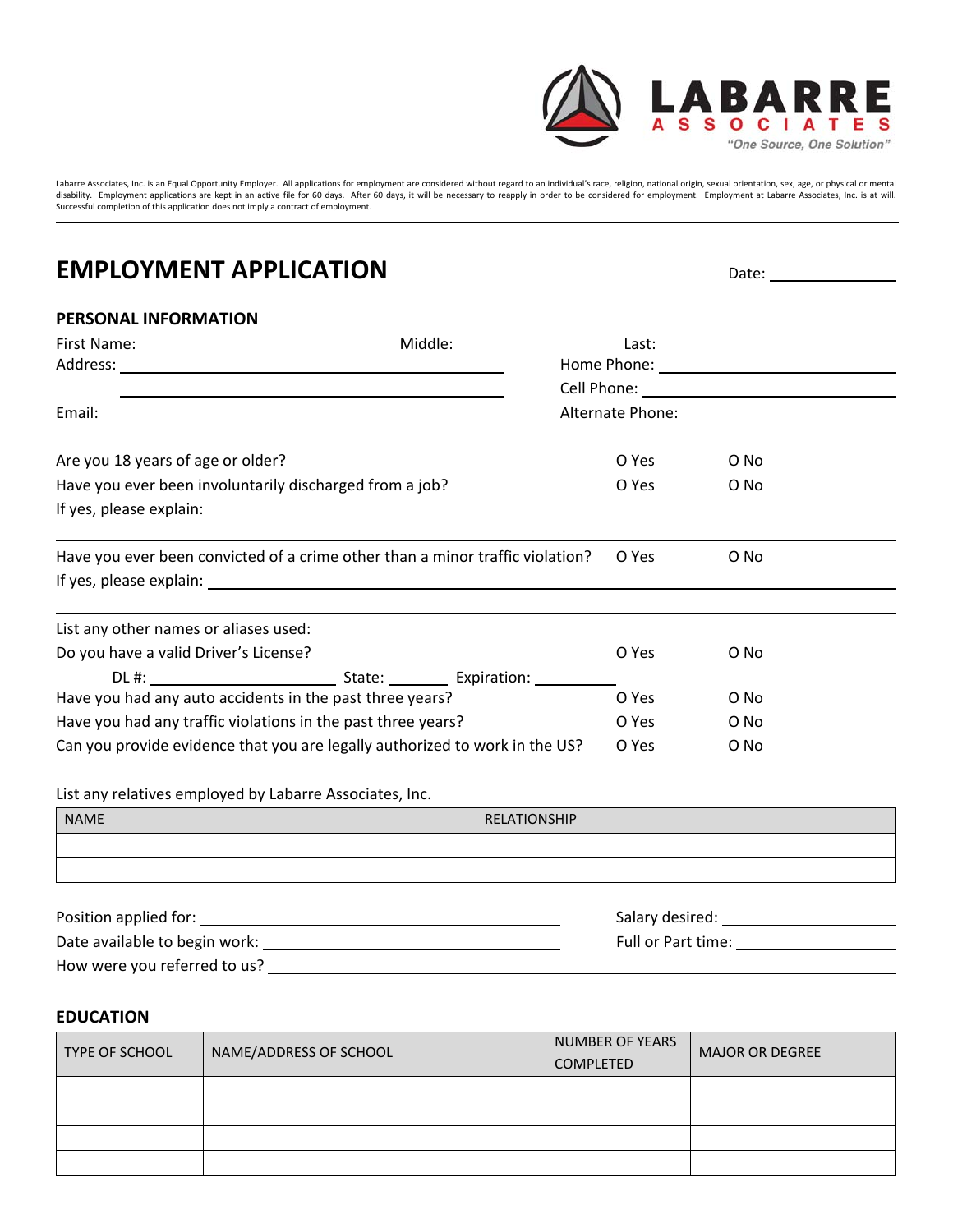## **PROFESSIONAL REGISTRATION / CERTIFICATION / LICENSURE**

| <b>TYPE</b> | <b>NUMBER</b> | <b>STATE</b> |
|-------------|---------------|--------------|
|             |               |              |
|             |               |              |
|             |               |              |

### **MILITARY EXPERIENCE**

| Are you, or were you, in the U.S. Armed Forces?                                                     | O Yes               | O No |
|-----------------------------------------------------------------------------------------------------|---------------------|------|
| Dates of Duty: 1997 and 2008 and 2009 and 2009 and 2009 and 2009 and 2009 and 2009 and 2009 and 200 | Rank at separation: |      |
| Briefly describe your duties and training:                                                          |                     |      |
|                                                                                                     |                     |      |

<u> 1989 - Andrea San Andrew Maria (h. 1989).</u><br>2001 - Maria San Andrew Maria (h. 1989).

<u> 1989 - Andrea Barbara, amerikana amerikana amerikana amerikana amerikana amerikana amerikana amerikana amerik</u>

<u> 1989 - Johann Stoff, die der Stoffenstellung im dem Stoffenstellung im dem Stoffenstellung im dem Stoffenstell</u>

| <b>SKILLS / EXPERIENCE</b> |                                                                                |                    |
|----------------------------|--------------------------------------------------------------------------------|--------------------|
| O Typing _____ wpm         | O Word processing                                                              | O Microsoft Office |
| O Microsoft Outlook        | O Presentations                                                                | O AutoCAD          |
| O Archibus                 |                                                                                |                    |
| Other software skills:     |                                                                                |                    |
|                            | Identify any other skills that are relative to the job which you are applying: |                    |

Indicate any honors, professional societies, and related professional activities that you feel might be helpful in considering your application:

### **EMPLOYMENT HISTORY**

| <b>EMPLOYER</b>               |                                                                                                                                                                                                                                |      | <b>TITLE</b>         |                                                            |  |
|-------------------------------|--------------------------------------------------------------------------------------------------------------------------------------------------------------------------------------------------------------------------------|------|----------------------|------------------------------------------------------------|--|
| ADDRESS                       |                                                                                                                                                                                                                                |      | <b>SUPERVISOR</b>    |                                                            |  |
| <b>BUSINESS PHONE</b>         |                                                                                                                                                                                                                                |      | SUPERVISOR PHONE     |                                                            |  |
| <b>EMPLOYMENT DATES</b>       |                                                                                                                                                                                                                                |      | <b>STATUS</b>        |                                                            |  |
| FROM __                       | TO the contract of the contract of the contract of the contract of the contract of the contract of the contract of the contract of the contract of the contract of the contract of the contract of the contract of the contrac |      |                      | O FULL TIME O PART TIME O TEMPORARY O AS NEEDED O SEASONAL |  |
| <b>BEGINNING SALARY</b>       |                                                                                                                                                                                                                                |      | <b>ENDING SALARY</b> |                                                            |  |
| PRINCIPAL JOB DUTIES          |                                                                                                                                                                                                                                |      |                      |                                                            |  |
| <b>REASON FOR LEAVING</b>     |                                                                                                                                                                                                                                |      |                      |                                                            |  |
| MAY WE CONTACT THIS EMPLOYER? |                                                                                                                                                                                                                                |      |                      |                                                            |  |
|                               | O YES                                                                                                                                                                                                                          | O NO |                      |                                                            |  |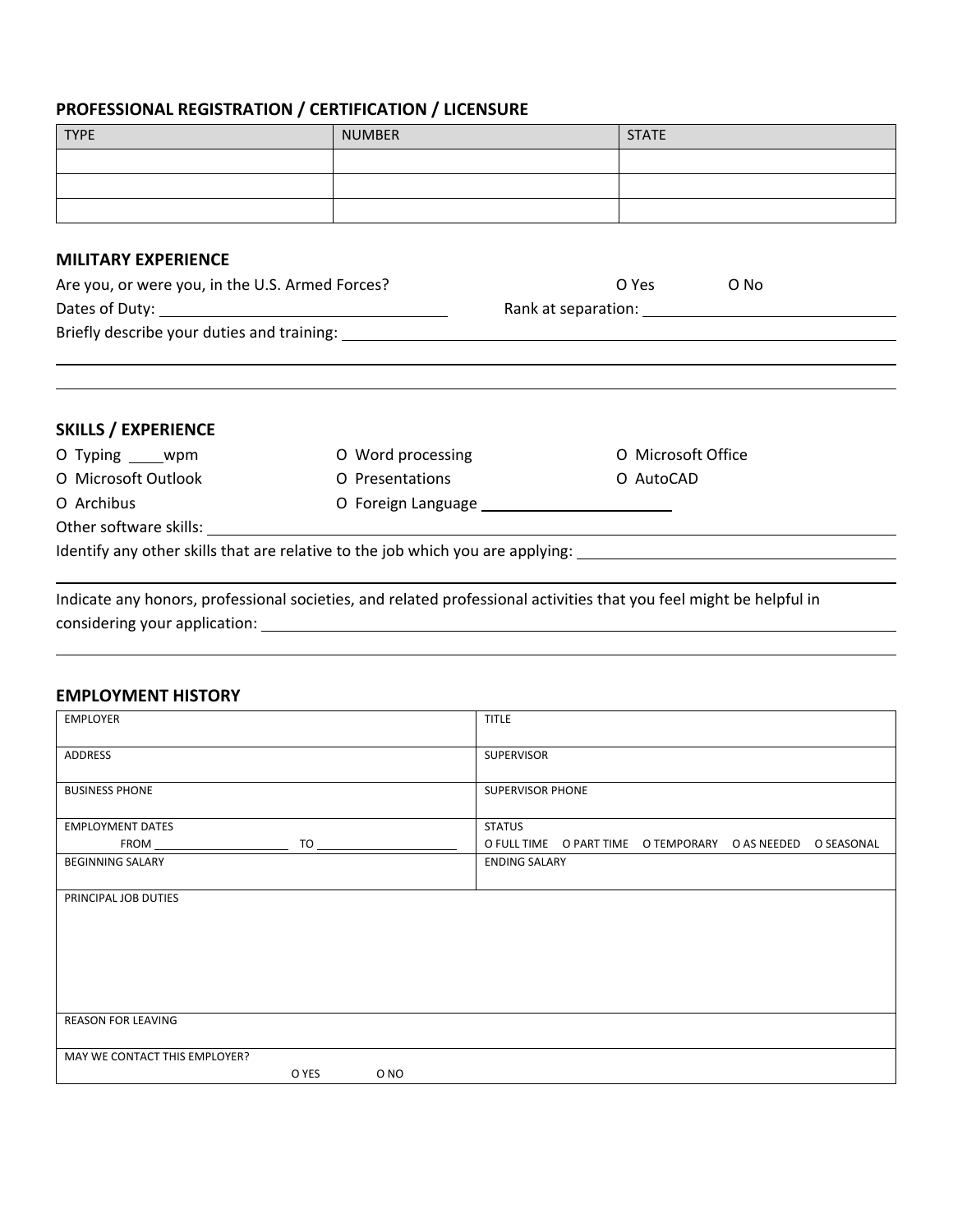| <b>EMPLOYER</b>               |         |      | <b>TITLE</b>         |                                                            |  |
|-------------------------------|---------|------|----------------------|------------------------------------------------------------|--|
| ADDRESS                       |         |      | SUPERVISOR           |                                                            |  |
| <b>BUSINESS PHONE</b>         |         |      | SUPERVISOR PHONE     |                                                            |  |
| <b>EMPLOYMENT DATES</b>       |         |      | <b>STATUS</b>        |                                                            |  |
|                               | $TO \_$ |      |                      | O FULL TIME O PART TIME O TEMPORARY O AS NEEDED O SEASONAL |  |
| <b>BEGINNING SALARY</b>       |         |      | <b>ENDING SALARY</b> |                                                            |  |
| PRINCIPAL JOB DUTIES          |         |      |                      |                                                            |  |
| REASON FOR LEAVING            |         |      |                      |                                                            |  |
| MAY WE CONTACT THIS EMPLOYER? |         |      |                      |                                                            |  |
|                               | O YES   | O NO |                      |                                                            |  |

| EMPLOYER                      |       |                               | <b>TITLE</b>            |                                                            |  |
|-------------------------------|-------|-------------------------------|-------------------------|------------------------------------------------------------|--|
| ADDRESS                       |       |                               | SUPERVISOR              |                                                            |  |
| <b>BUSINESS PHONE</b>         |       |                               | <b>SUPERVISOR PHONE</b> |                                                            |  |
| <b>EMPLOYMENT DATES</b>       |       |                               | <b>STATUS</b>           |                                                            |  |
|                               |       | $TO \underline{\hspace{2cm}}$ |                         | O FULL TIME O PART TIME O TEMPORARY O AS NEEDED O SEASONAL |  |
| <b>BEGINNING SALARY</b>       |       |                               | <b>ENDING SALARY</b>    |                                                            |  |
| PRINCIPAL JOB DUTIES          |       |                               |                         |                                                            |  |
| REASON FOR LEAVING            |       |                               |                         |                                                            |  |
| MAY WE CONTACT THIS EMPLOYER? |       |                               |                         |                                                            |  |
|                               | O YES | O NO                          |                         |                                                            |  |

## **REFERENCES**

List three individuals, other than relatives, we may contact to verify your qualifications for the position.

| <b>NAME</b>         |  |  |
|---------------------|--|--|
| <b>OCCUPATION</b>   |  |  |
| <b>COMPANY</b>      |  |  |
| <b>PHONE NUMBER</b> |  |  |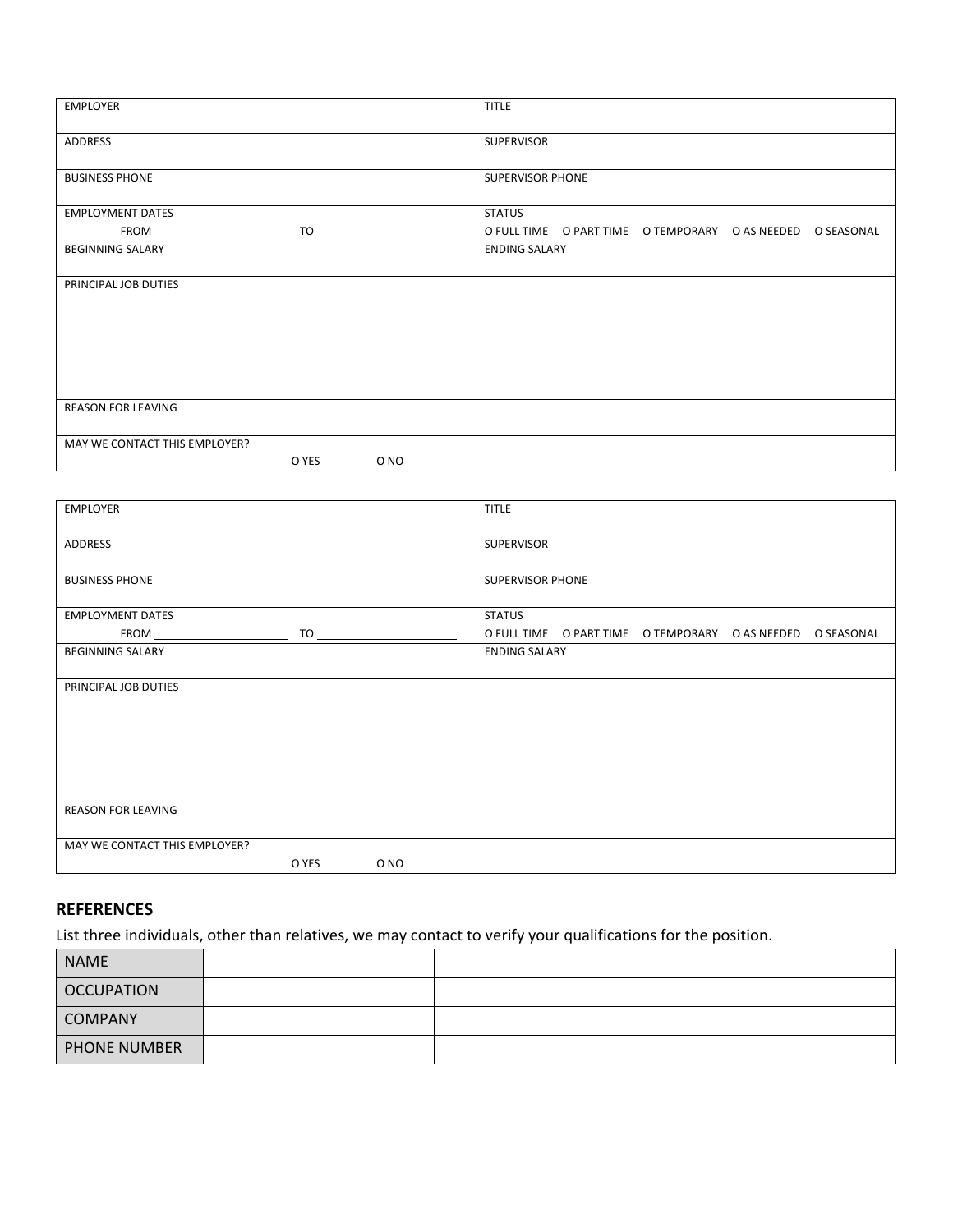### **APPLICANT AGREEMENT**

Selected applicants may be subject to a comprehensive background check which may include, but is not limited to, prior employment verification, professional reference checks, education confirmation, criminal background, credit check, and/or a Motor Vehicle Report. Failure to consent for such examinations or screenings at the time specified by Labarre Associates, Inc. may result in disqualification for employment.

The employment relationship between Labarre Associates, Inc. and its employees is completely at will and may be terminated by either party at any time.

#### **AFFIDAVIT**

I certify that the answers given by me to the foregoing statements are true and correct without omissions of any kind whatsoever. I understand and agree that Labarre Associates, Inc. reserves the right to terminate my employment, or retract an offer of employment at any time with or without reason, including if it determines that I have falsified, omitted any information from, or included any extraneous information in this application.

I am not an illegal drug user and at this time and I can pass a drug screen. I understand that if I am put to work, and the results of a drug test show the presence of illegal drugs in my body, I will be immediately discharged.

I also understand that a discharge from employment for filing a fraudulent employment application will jeopardize my right to receive unemployment insurance benefits which are based on my previous employment.

Providing false information on the application or during any part of the employment process may result in forfeiture of workers' compensation rights.

I agree that the schools, employers, police, and/or persons named above are free from all liability as a result of information released by them in verifying the accuracy of the information I have provided.

I understand that employment offers are conditional on the results of a background check. In addition, if accepted for employment, I hereby agree to abide by the rules, procedures, and policies of Labarre Associates, Inc.

<u> 2008 - Andrea San Andrew Maria (h. 1878).</u><br>2008 - Andrew Maria (h. 1882).

I fully understand and agree to all conditions set forth above as indicated by my signature below.

Applicant Printed Name **Applicant Signature** Applicant Signature

Date